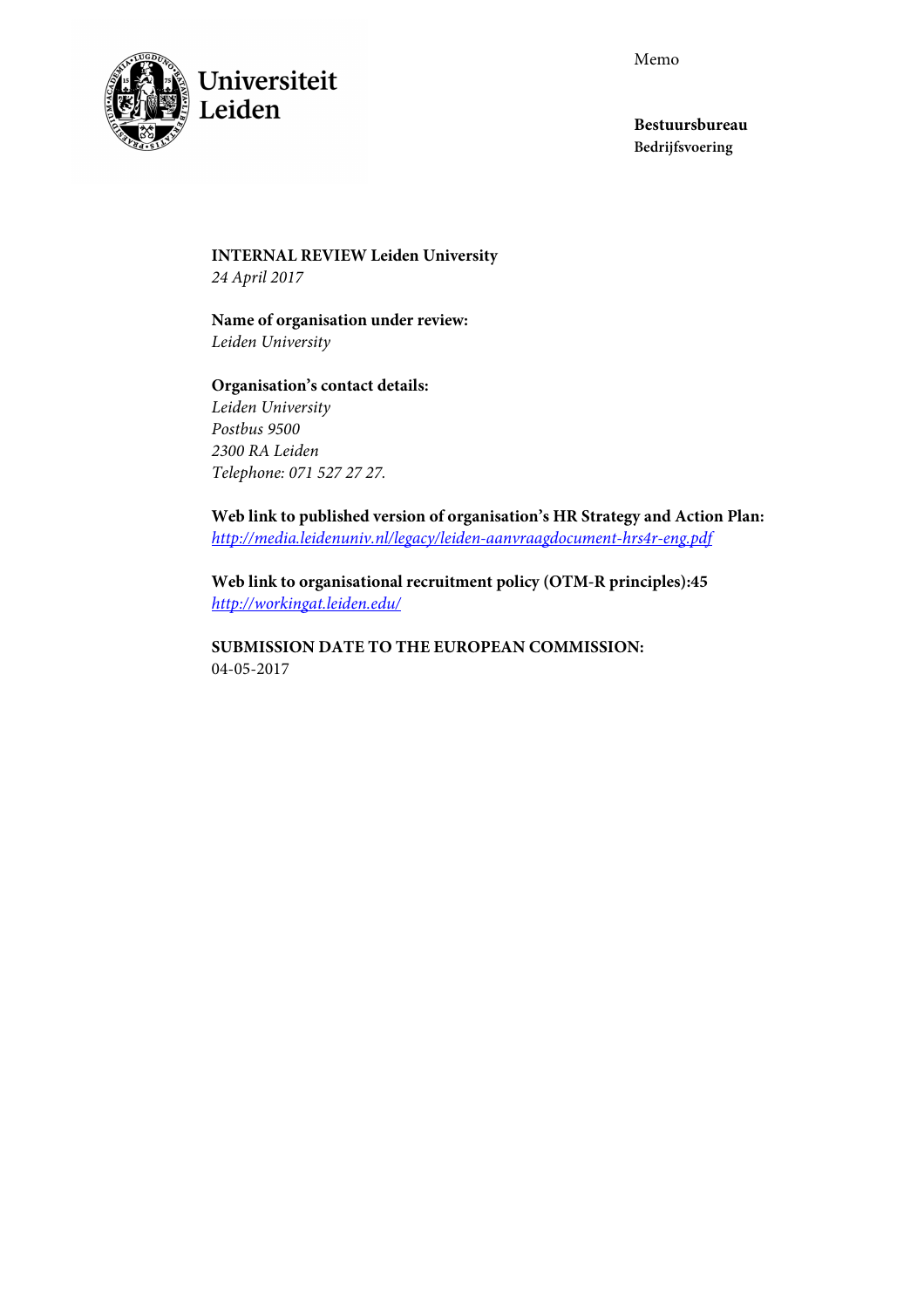

### Blad 2/12 **1. ORGANISATIONAL INFORMATION**

| Please provide an update of the key figures for                                  | <b>FTE</b>                                                                    |  |  |  |
|----------------------------------------------------------------------------------|-------------------------------------------------------------------------------|--|--|--|
| your organisation. Figures marked * are                                          |                                                                               |  |  |  |
| compulsory. STAFF & STUDENTS                                                     |                                                                               |  |  |  |
| Total researchers = staff, fellowship holders,                                   | $*2183$                                                                       |  |  |  |
| bursary holders, PhD students involved in                                        |                                                                               |  |  |  |
| research either full-time or part-time                                           |                                                                               |  |  |  |
| Of whom are international (i.e. foreign                                          | $* 744$                                                                       |  |  |  |
| nationality)                                                                     |                                                                               |  |  |  |
| Of whom are externally funded (i.e. for whom                                     | $*497$                                                                        |  |  |  |
| the organisation is host organisation)                                           |                                                                               |  |  |  |
| Of whom are women                                                                | $*965$                                                                        |  |  |  |
| Of whom are stage R3 or $R41$ = Researchers with                                 | *Professors: 240                                                              |  |  |  |
| a large degree of autonomy, typically holding the                                |                                                                               |  |  |  |
| status of Principal Investigator or Professor.                                   |                                                                               |  |  |  |
| Of whom are stage $R2 = in$ most organisations                                   | $*319$                                                                        |  |  |  |
| corresponding with postdoctoral level                                            |                                                                               |  |  |  |
| Of whom are stage $R1 = in$ most organisations                                   | $*767$                                                                        |  |  |  |
| corresponding with doctoral level                                                |                                                                               |  |  |  |
| Total number of students (if relevant) 23,000                                    |                                                                               |  |  |  |
| Total number of staff (including management,                                     | $*3,846$                                                                      |  |  |  |
| administrative, teaching and research staff)                                     |                                                                               |  |  |  |
| <b>RESEARCH FUNDING (figures for most</b>                                        | $\pmb{\epsilon}$                                                              |  |  |  |
| recent fiscal year)                                                              |                                                                               |  |  |  |
| Total annual organisational budget                                               | 501 million                                                                   |  |  |  |
| Annual organisational direct government                                          | 319 million                                                                   |  |  |  |
| funding (block funding, used for teaching,                                       |                                                                               |  |  |  |
| research, infrastructure,)                                                       |                                                                               |  |  |  |
| Annual competitive government-sourced                                            | 71 million                                                                    |  |  |  |
| funding (designated for research, obtained in                                    |                                                                               |  |  |  |
| competition with other organisations -                                           |                                                                               |  |  |  |
| including EU funding)                                                            |                                                                               |  |  |  |
| Annual funding from private, non-government                                      | 6 million                                                                     |  |  |  |
| sources, designated for research                                                 |                                                                               |  |  |  |
| <b>ORGANISATIONAL PROFILE</b> (a very brief description of your organisation,    |                                                                               |  |  |  |
| max. 100 words)                                                                  |                                                                               |  |  |  |
| Established in 1575, Leiden University is the oldest university in the           |                                                                               |  |  |  |
| Netherlands. The university consists of seven faculties: law, humanities, social |                                                                               |  |  |  |
|                                                                                  | sciences, mathematics and physics, governance and global affairs, archaeology |  |  |  |
| and medicine. The university was originally located only in Leiden, but it now   |                                                                               |  |  |  |
| also has a branch in The Hague.                                                  |                                                                               |  |  |  |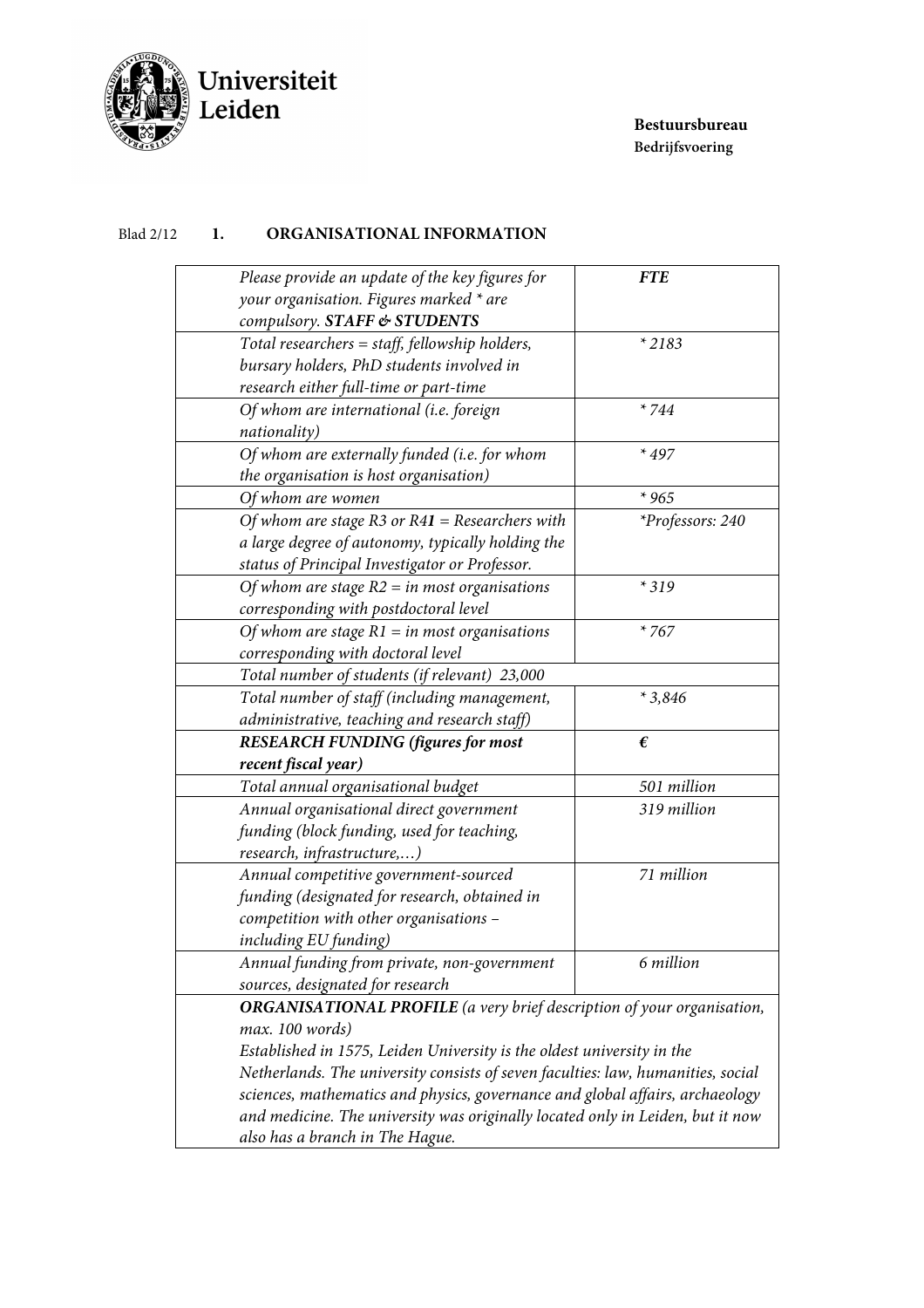

#### Blad 3/12 **Narrative**

Leiden University's Executive Board fully subscribes to the principles of the European Charter for researchers and the European Code of Conduct for recruiting researchers, and it oversees the implementation of the action plan as adopted in 2014. As an effect of this commitment, the majority of the items in the 2014 action plan have now been completed. Several items are still in progress due to changed priorities or lack of capacity. The Board is resolved to achieve these remaining items in the 2017–2020 period. Furthermore, several items have been revised.

#### **General picture**

The principles in the Charter and the Code are visible not only in the implementation of the action plan for the HR logo, but also at other instances in Leiden University policy. In 2015 the Executive Board adopted the new institutional plan entitled "Freedom to Excel". One of the university's ambitions is to create an international community with an attractive and visible international teaching and research environment. Topics encompassed by this ambition include bilingualism, inclusiveness and the creation of international collaborative ties. These topics also fall within the scope of the HR logo. The strategic ambitions are translated into the organisation's policy, including the 2017– 2020 HR policy plan.

In 2016 the Executive Board established Leiden University's 2016 Code of Conduct on Academic Integrity. The Executive Board places great value on integrity in the broad sense: in academic affairs, in management and in operations. The Code of Conduct covers the most important provisions relating to integrity, rendering the various regulations concerning integrity more accessible.

The Service Centre for International Staff (SCIS) opened its doors in January 2017. The SCIS was established as a response to the needs of international employees. The Centre aims to ensure a smooth immigration process for international staff and provides services for individuals in search of housing and assistance in practical matters. The SCIS organises Easy Landing meetings for international staff members and their families and hopes in this way to contribute to the integration of international staff within the university community.

New guidelines for hiring academic staff were adopted by the Executive Board in 2015 These guidelines include a number of important changes in the career policy for academics. Some of these changes are closely connected to HR logo principles. For example, the way recruitment is to be conducted is specified for each job category. The position of university lecturer is considered as the starting point of an academic career, and vacancies for this job category must always be conducted using open recruitment. Furthermore, experience outside the university is important for obtaining a permanent position. Also new is the possibility to make a career step from university lecturer to senior university lecturer based on teaching performance. The implementation of these provisions is monitored through the annual staff audit conducted within every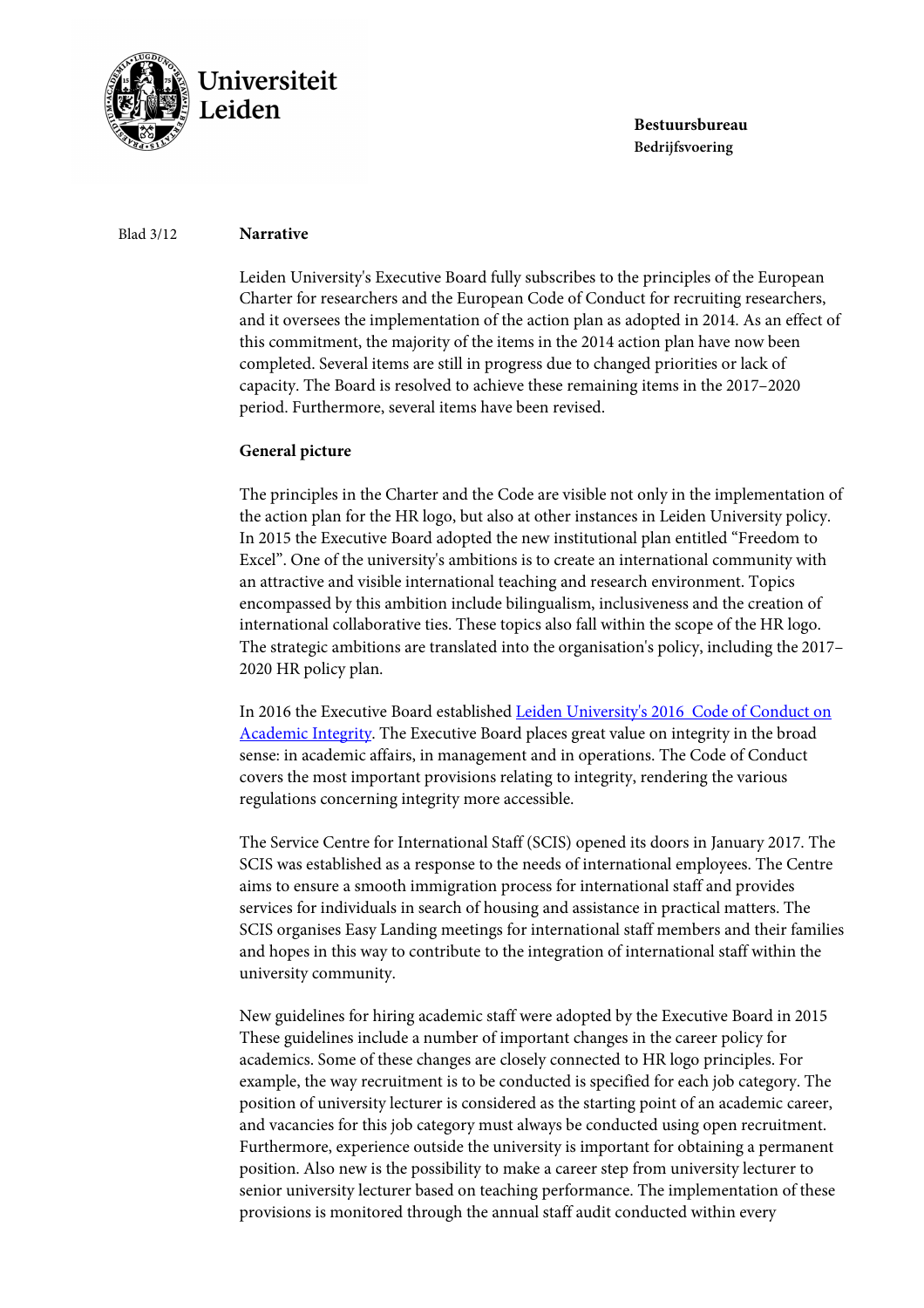

Blad 4/12 department. These items constitute a topic for administrative consultation between the Executive Board and the Faculty Boards.

> The university regards it as its task to provide the university community with a challenging and pleasant working environment. Consequently, one of the areas to which the university plays close attention is work pressure. Now more than ever before, academic staff are under pressure to meet expectations relating to teaching and research. The 2015 staff survey made it clear that academic staff at several faculties were subject to heavy work pressure. These faculties are endeavouring to keep the work pressure manageable, by such means as prioritising and phasing new initiatives, deploying extra people and simplifying administrative procedures. We are continuing to follow developments on this issue using the staff survey, w hich is conducted every two or three years..

> All supervisors are expected to conduct a performance and development review with their staff at least once a year. In these interviews, not only are agreements made concerning performance, but attention is also paid to the employee's future development in terms of education and career. In recent years the university has worked to improve the quality of these interviews. Measurements have shown that a performance and development interview is conducted with 73% of our staff each year.

> It is crucial for the university to invest in PhD candidates and postdocs, not only by way of supervising their research, but also by developing their skills and preparing them for their continuing career inside or outside of academia. In 2017 the Board will make proposals for improving educational opportunities and career guidance for young researchers (PhD candidates and postdocs). As a university we have a responsibility to produce creative and critical researchers who can contribute to finding solutions for society's problems.

In July 2016 all HR managers in the departments filled out the checklist from the European Commission's OTM-R report. The general picture is that the university is already meeting the standards set out in this report, although there is room for improvement on certain points. A number of areas for improvement have been incorporated into the modified action plan for the HR logo. See Appendix I for the list of these areas for improvement.

#### **Subsequent steps 2017–2020**

In general, it can be claimed that many of the items in the action plan for the HR logo have been achieved. However, there are still a number of items that need additional work. We have set out the 2017–2020 action plan as follows:

- 1. We will complete those actions that have not yet been completed. Several actions have been somewhat modified and an action item will be added. This is explained below.
- 2. We will add some new actions based on the OTM-R analysis. Our scores on the OTM-R criteria have been included in Appendix I.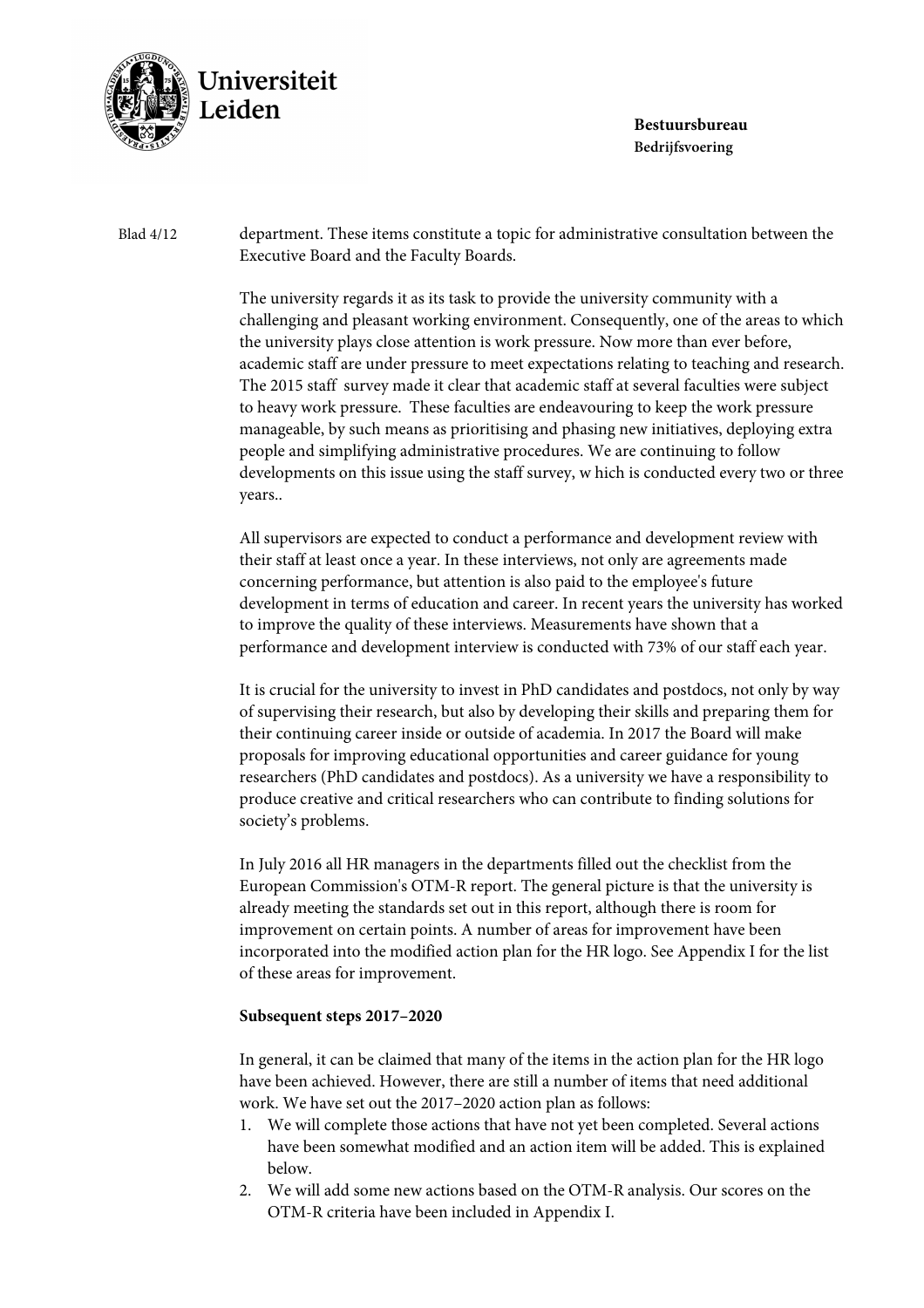

#### Blad  $5/12$  1. Revised action items

### Principle 27 Gender Balance

Recent studies have shown that the percentage of female VENI grant applicants does not significantly lag behind male applicants. However, they also showed that female applicants have a smaller chance of their application being accepted, but this is a consequence of considerations made by the evaluation committees. This also appears to be the case with other grants. For this reason, action item 8 is now being broadened..

New wording of action item 8: Scouting for talented female researchers and helping them to improve their prospects of taking the next step in their academic career, taking their specific situation and needs into account.

In 2016, Leiden University offered HR advisers and institute managers diversity training programmes. In the coming years, these training programmes will be offered for a broader target group, particularly for members of research committees and selection committees.

New action item: Provide diversity training for members of research committees and selection committees.

## Principle 40 Supervision

Action item 12 contained several detailed provisions about the various supervisors. On closer inspection, these provisions appear to be too specific.

New wording of action item 12: Every new PhDcandidate to be appointed who works for the university and every new (full-time) contract PhD candidate will be assigned at least one additional supervisor in addition to the PhD supervisor.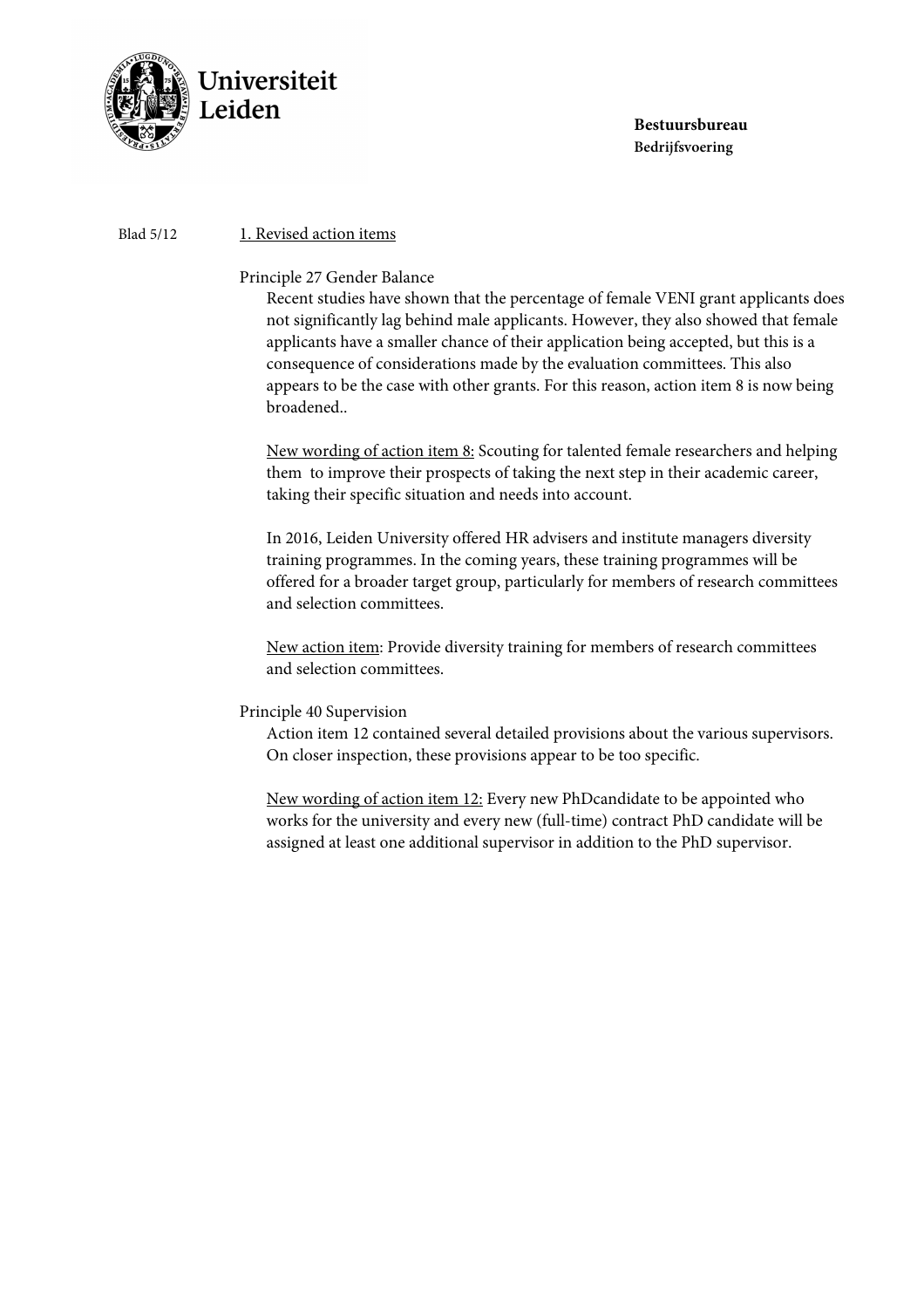

Memo

**BestuursbureauBedrijfsvoering** 

#### **Actions**

GREEN = actions which have been completed or which are now a part of the regular operations of the university. They require no active follow-up by the action representatives and will no longer feature in the updated action plan.

YELLOW = actions which were already listed in the initial HR strategy, but either they have not been started or they are still under development within the foreseen timeline. They will remain a part of the updated HR strategy covering the period 2017 - 2020.

 $WHITE = new actions$ 

| Action | Principle | What                                                                                                                                                         | <b>Who</b>                 | Date                                 | Assessment                                      | <b>Status</b>                                                                                                                                                               |
|--------|-----------|--------------------------------------------------------------------------------------------------------------------------------------------------------------|----------------------------|--------------------------------------|-------------------------------------------------|-----------------------------------------------------------------------------------------------------------------------------------------------------------------------------|
|        | 13        | Clear guidelines for recruitment of academic<br>staff which - based on open recruitment -<br>offer a transparent and concrete framework<br>for exceptions.   | <b>HRM</b>                 | 1 January 2016                       | Guidelines are established<br>and communicated. | Action is completed.<br>Implementation will be monitored<br>yearly.                                                                                                         |
|        | 23        | Improved quality of information on ratio of<br>teaching and research in (initial) P&D<br>interviews.                                                         | Faculty<br><b>Boards</b>   | 1 January 2016                       | Adjusted form (initial) P&D<br>interviews.      | Completed: the P&D form includes<br>the teaching/research ratio.                                                                                                            |
|        | 23        | Institutes will enable researchers to obtain a<br>teaching-free period at least once every 2 to 4<br>years which they can use to focus on their<br>research. | Institute<br><b>Boards</b> | New deadline:<br>1 September<br>2019 | To be determined                                | There are major differences in the<br>allotment of teaching-free periods.<br>Greater insight needs to be gained<br>into the current practice of allotting<br>these periods. |
|        | 23        | Investigating the reasons for the current<br>minimal use of sabbaticals                                                                                      | <b>HRM</b>                 | New deadline:<br>1 January 2019      | Currently being investigated.                   | The collective labour agreement<br>includes a general provision<br>concerning the possibility of taking<br>a sabbatical. Sabbaticals are already                            |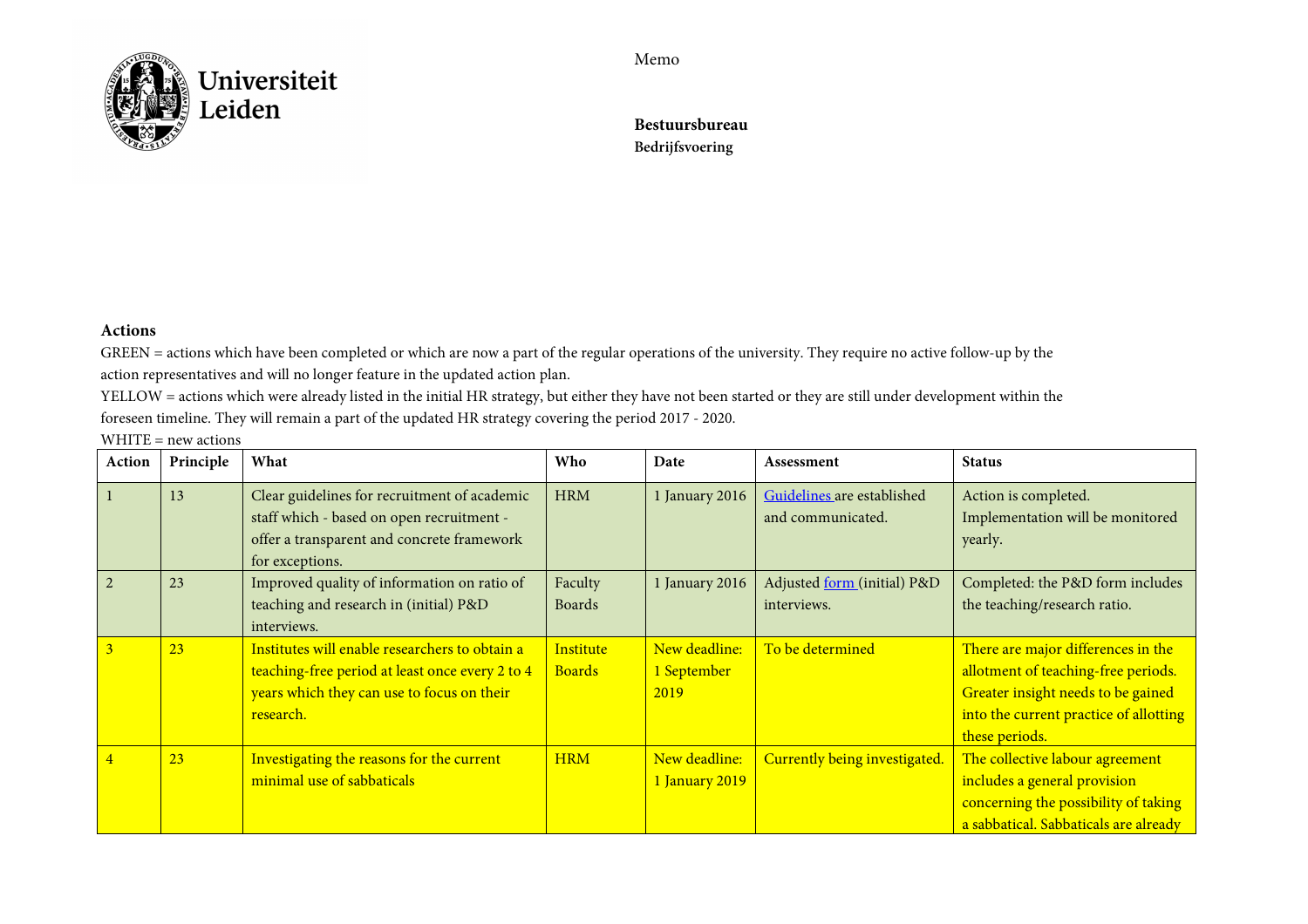

# Blad 7/12

|                |    |                                                                                                          |                                                                                                       |                                |                                                                                                 | being given at some institutes.<br>Major differences in how that is<br>done. First a clear picture must be<br>gained of how this instrument is<br>currently utilised. |
|----------------|----|----------------------------------------------------------------------------------------------------------|-------------------------------------------------------------------------------------------------------|--------------------------------|-------------------------------------------------------------------------------------------------|-----------------------------------------------------------------------------------------------------------------------------------------------------------------------|
| 5              | 23 | Providing English-language information on<br>practical aspects to international researchers.             | HRM in<br>collaboratio<br>n with P&O<br>departments<br>and ISD<br>(Internation<br>al Service<br>Desk) | 1 July 2015                    | Holland Handbook issued to<br>international researchers at<br>the start of their<br>appointment | Completed                                                                                                                                                             |
|                | 23 | Creating and managing English-language<br>webpage with information for new<br>researchers from abroad.   | <b>HRM</b>                                                                                            | 1 July 2015                    | English-language web page<br>for new international<br>researchers online.                       | Completed                                                                                                                                                             |
| 6              | 23 | Information about appointment and research<br>facilities on the website is also available in<br>English. | SC&M/<br><b>HRM</b>                                                                                   | New deadline<br>1 January 2018 | Web pages translated into<br><b>English</b>                                                     | <b>Extensive information about</b><br>university libraries available.<br>Information on research facilities<br>for each faculty not complete.                         |
| $\overline{7}$ | 27 | At least one qualified woman in each<br>selection committee.                                             | Faculty<br><b>Boards</b>                                                                              | 1 January 2015                 | Annual monitor HRM                                                                              | Completed                                                                                                                                                             |
|                |    | Monitoring of recruitment and selection<br>procedures for professors.                                    | <b>HRM</b>                                                                                            |                                | Annual monitor HRM                                                                              | Completed                                                                                                                                                             |
| 8              | 27 | Scouting for talented female researchers and<br>helping them improve their prospects for                 | Faculty<br><b>Boards</b>                                                                              | 1 July 2015                    | As apparent from annual<br>faculties' staff audit and                                           | Completed                                                                                                                                                             |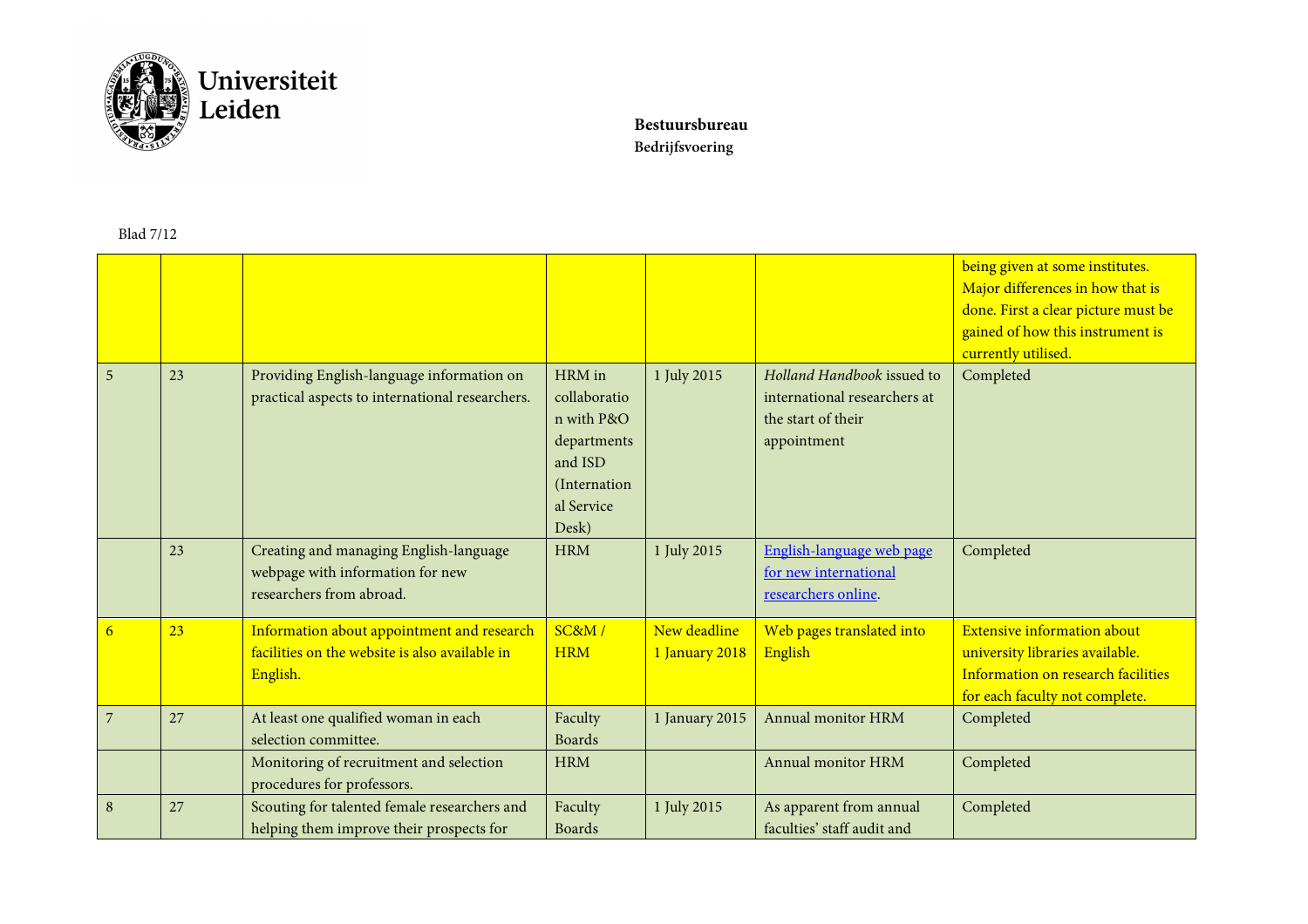

# **Bestuursbureau**

# **Bedrijfsvoering**

## Blad 8/12

|    | 27 | taking a new step in their academic career,<br>taking their specific situation and needs into<br>account.<br>Diversity training for members of selection                                                                                                | <b>HRM</b>                                                             | 1 January 2018                 | from other sources (different<br>per faculty)<br>Communication via website                                         |                 |
|----|----|---------------------------------------------------------------------------------------------------------------------------------------------------------------------------------------------------------------------------------------------------------|------------------------------------------------------------------------|--------------------------------|--------------------------------------------------------------------------------------------------------------------|-----------------|
|    |    | committees and research committees.                                                                                                                                                                                                                     | Courses                                                                |                                |                                                                                                                    |                 |
| 9  | 28 | Mapping available courses, career guidance,<br>coaching for grant applications for PhDs and<br>postdocs. Creating elements to fill any<br>potential gaps.                                                                                               | HRM/<br>Training &<br>Developmen<br>t and<br><b>Careers</b><br>Service | New deadline<br>1 January 2019 | If necessary, offering a new<br>selection of courses,<br>publishing information<br>about courses on the<br>website | In preparation  |
| 10 | 28 | Ensuring that researchers can publish the<br>required information on the Leiden<br>University website (either on their profile<br>page or via a specific research page) and<br>providing information on how to do so.                                   | Director of<br>Administrati<br>on/Executive<br>Office                  | 1 April 2015                   | Communication via website.<br>Example                                                                              | Completed       |
| 11 | 40 | Every newly appointed employee PhD<br>candidate and every newly appointed (full-<br>time) contract PhD candidate employed by<br>the University is provided with a training and<br>supervision plan within 3 months of the start<br>of his/her contract. | Faculty<br><b>Boards</b>                                               | New deadline<br>1 January 2018 | <b>Registration in Converis</b>                                                                                    | In preparation. |
| 12 | 40 | Every newly appointed employee PhD<br>candidate and every newly appointed (full-<br>time) contract PhD candidate is assigned a                                                                                                                          | Faculty<br><b>Boards</b>                                               | New deadline<br>1 January 2018 | <b>Registration in Converis</b>                                                                                    | In preparation. |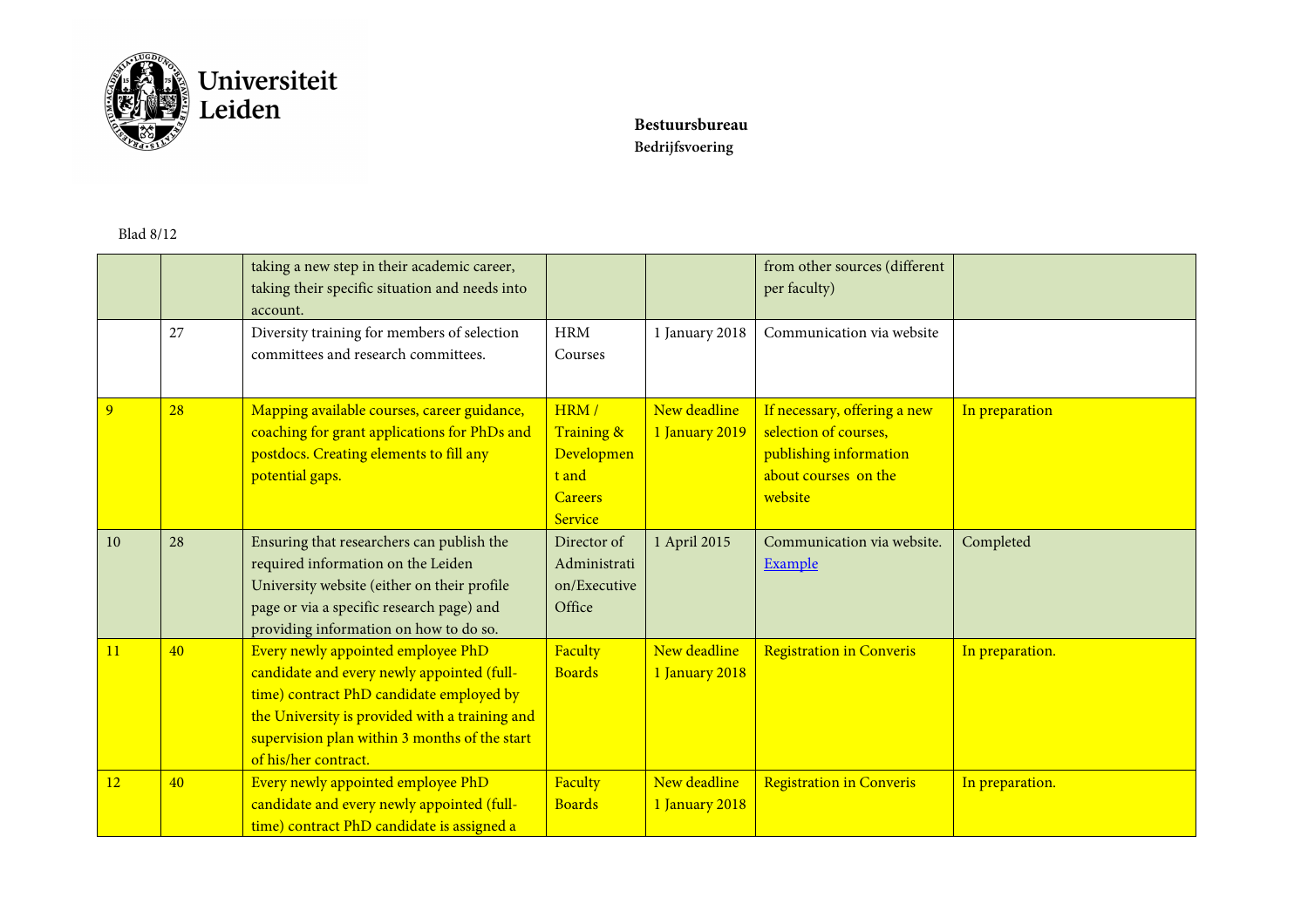

# **Bestuursbureau**

**Bedrijfsvoering** 

## Blad 9/12

|    |       | second supervisor.                                                                                                                                    |            |              |                                                            |                                                  |
|----|-------|-------------------------------------------------------------------------------------------------------------------------------------------------------|------------|--------------|------------------------------------------------------------|--------------------------------------------------|
| 13 | OTM-R | Short global text about recruitment and<br>selection procedures at Leiden University on<br>the website (working at)                                   | <b>HRM</b> | January 2018 | Communication via website,<br>both in Dutch and in English |                                                  |
| 14 | OTM-R | Further roll-out of e-recruitment within the<br>university                                                                                            | <b>HRM</b> | January 2020 | Registration in SAP Success<br>Factors                     | In preparation. Two faculties joined<br>in 2016. |
| 15 | OTM-R | HRM Training Dept. will either offer a course<br>on recruitment and selection or add a module<br>on recruitment and selection to existing<br>courses. | <b>HRM</b> | January 2018 | Information about training<br>on website.                  |                                                  |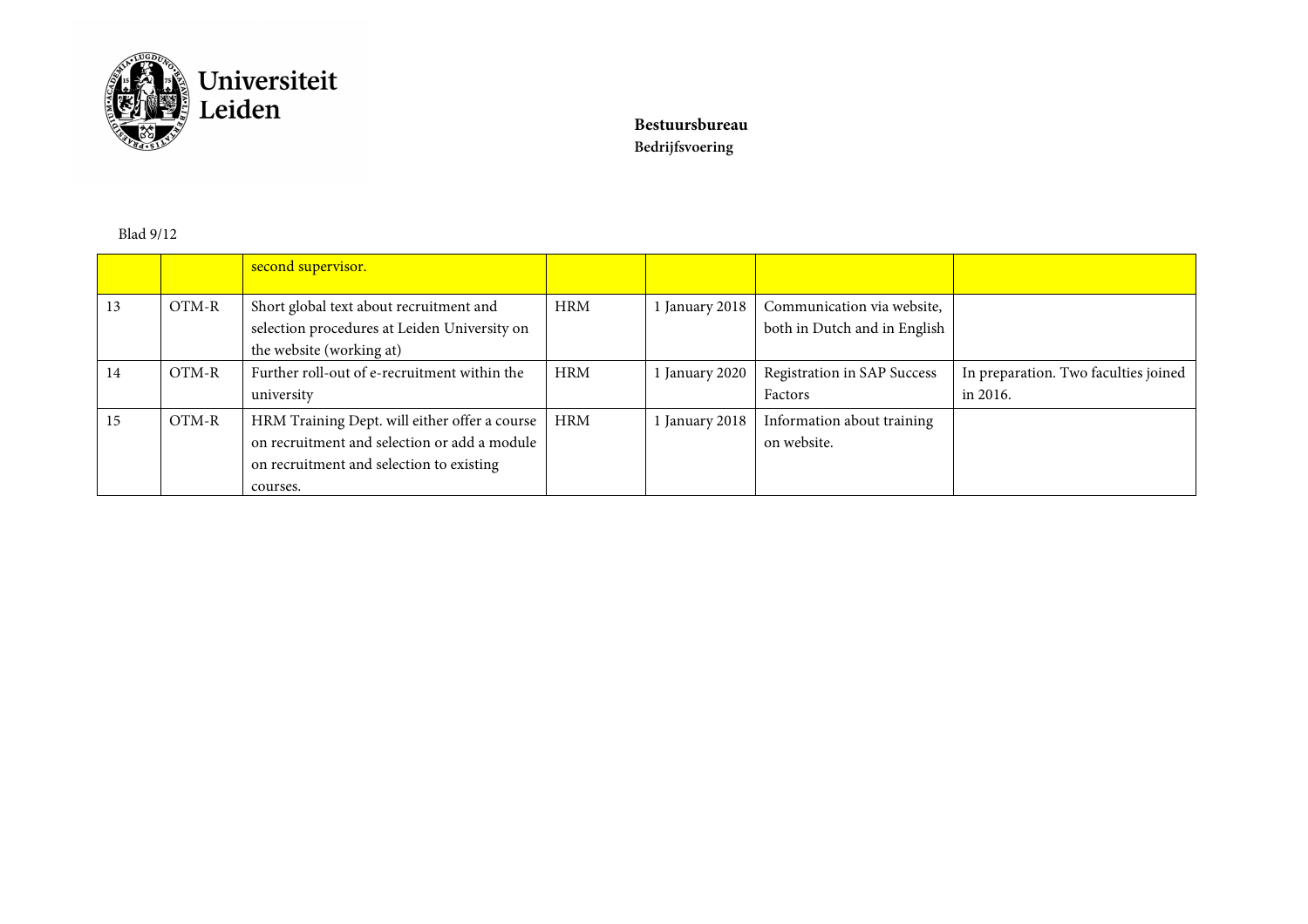Memo



**Bestuursbureau Bedrijfsvoering** 

#### **1. Implementation**

This review has looked at the current action plan and progress, as well as at areas where Leiden University still needs to make improvements to be and remain an open and inspiring working environment.

This review was prepared using both quantitative and qualitative research. The quantitative part has been taken from the staff surveys held in 2012 and 2015. This satisfaction survey is university-wide and is conducted by an external bureau. Use has also been made of a study conducted in 2016 among PhD students relating to supervision and support.

The qualitative study consisted of structured interviews with academics from various layers of the organisation, affiliated to different institutes and with diverse cultural backgrounds, many of whom have international experience in academia. These interviews gave insight into progress on the action plan and into steps that can still be taken. The academics also mentioned good initiatives being undertaken in their own institute.

All stakeholders are involved in this procedure: the Executive Board, a number of academics, the directors of operations, the faculty deans, the heads of the faculty HR departments and the central HRM department. They, too, examined the content of the evaluation and gave their input where needed. Representatives from the University Council also made a contribution.

Leiden University strives to embed the action items in the HRS4R into the organisation's HR policy. The university's HR policy plan for 2015–2022 involves the intentions set out in the action plan for the HRS4R. There is consequently a lot of common ground between the HR policy plan and the HRS4R action plan.

Leiden University's Executive Board fully subscribes to the principles of the European Charter for researchers and the European Code of Conduct for recruiting researchers, and it oversees the implementation of the action plan as established in 2014. For each action item, responsible parties are indicated who are in charge of implementing the action. Several times a year, a senior HRM policy officer monitors whether adequate progress has been made with implementation.

This internal review has also been adopted by the steering group that guided the introduction of the HR logo in 2014. The same steering group will also prepare the external review in 2020. In line with the schedule, a staff survey will be carried out again in 2018. This will provide information about the working experience and the extent to which the research atmosphere is valued by our researchers, including our international researchers. This information, supplemented with qualitative information from interviews, will give insight into progress on the action items for the external review in 2020.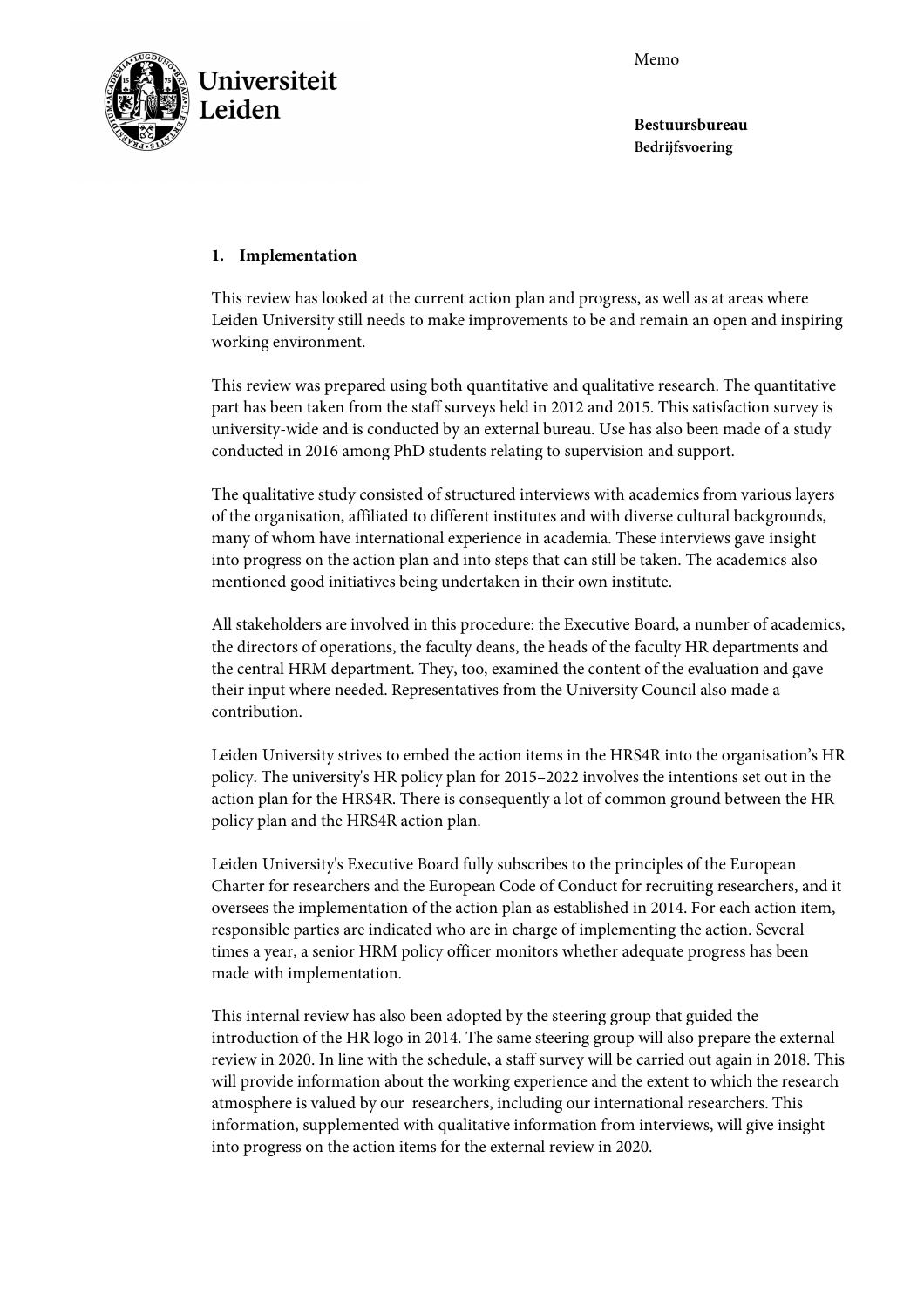

Blad 11/12

#### **Attachment 1**

In 2015 the European Commission issued the report entitled Open, Transparent and Meritbased Recruitment, which included instructions for establishing recruitment and selection procedures. Research organisations that already have the HR logo are expected to document their recruitment and selection procedures in practice and indicate how they are going to work to meet the standard in the coming years.

In July 2016 all P&O department heads completed the checklist from the European Commission's OTM-R report. The general picture is that the university is following the standard set out in this report, but that there is room for improvement concerning certain items. The list below indicates the existing areas for improvement and how we can meet them in the future.

1. Information about our recruitment and selective procedures must be available on the website, in Dutch and English.

*HRM will produce a short, global text about the recruitment and selection process at Leiden University and publish this on the website, both in Dutch and in English (see also points 2 and 7).* **Add to the 2017–2020 actionplan.** 

2. OTM-R calls for internal guidelines concerning recruitment and selection procedures for all types of jobs.

*There are already adequate guidelines. These need to be summarised on one A4 sheet of paper. Provide clarification about the manner of recruitment (open or closed, national or international) for various job types. Several minor modifications to the guidelines will follow (e.g. "When drawing up a selection committee, cultural and gender diversity will be taken into account.").* 

- 3. Training for recruitment and selection must be available in the organisation. *HRM Training Dept. will either offer a course on recruitment and selection or add a module on recruitment and selection to existing courses.* **Add to the 2017–2020 action plan.**
- 4. OTM-R calls for recruitment for research positions to be both broad and international and stipulates that the country of origin of the candidates be tracked via e-recruitment.

*We already use Euraxess for those vacancies for which international recruitment is*  important. This platform enables candidates from throughout the world to learn about *job openings at Leiden University. The roll-out of e-recruitment for the internal process will continue so as to facilitate the monitoring task. Furthermore, we are going to make it clear on the website which vacancies we are recruiting for internationally.* **Add to the 2017–2020 action plan.** 

5. Quality control for recruitment and selection procedures: Are the guidelines in OTM-R being applied?